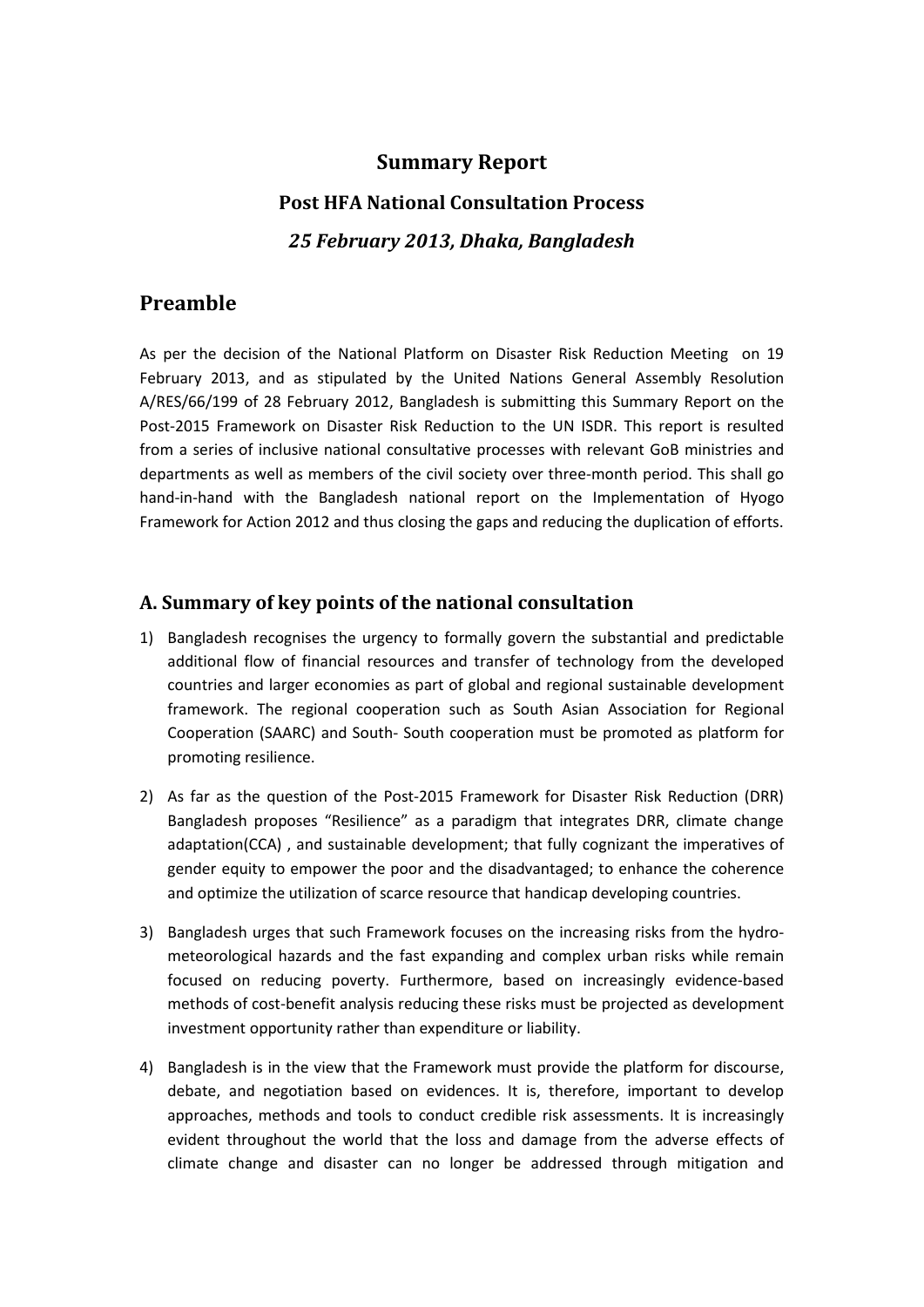adaptation or the conventional risk reduction. It is imperative that results of evidencebased assessments be utilized as the basis for devising multiple risk management approaches some which may have synergies between disaster risk reduction and adaptation efforts while others will require taking action through new arrangements and stand-alone approaches which could be referred as 'beyond adaptation' measures. In some cases this may require to be highlighted from the international and regional arena.

- 5) Bangladesh is encouraged by the COP18 that has further emphasized the need for reducing the risks from disaster and climate change. The country is determined to develop approaches and methods for effective loss and damage assessments both as predictive and retrospective valuations of disaster and climate change events to translate the findings into development financing terms to help conduct cost-benefit analysis that provides evidence-based policy options.
- 6) Bangladesh is consolidating its shifting from the response and relief focused paradigm to risk reduction and resilience building through comprehensive disaster management policies and programmes. This is to be achieved, among others, by improving the livelihoods particularly those that are agriculture based and food security of the poor.
- 7) Bangladesh has legal binding to DRR through enacting DM Act, 2012 and she also supports the idea to put in place legally binding international mechanisms and thus promote the accountability to address causal-consequences of climate change on the basis of evidence and thus facilitating the fair claims and compensations. Post-HFA Framework should build the accountability for the developed countries and agencies to proactively response, support, and finance the transfer of technology, capacity building and development for developing countries.
- 8) Bangladesh opposes any proposition associated with the Post-2015 Framework that contravenes of the "no-regret principle" as it would not bring benefits to, and uplift the plight of, those who are most affected by disasters and effects of climate change and deprived from results of development. As the risks affect the different segments of population differently, supports must also be extended to the middle income and small and medium local enterprises as the prime movers of resilience.

### **B. Post-HFA National Consultation Process**

### **1. Background**

The Hyogo Framework for Action 2005-2015 adopted by the World Conference on Disaster Reduction in 2005 and its subsequent endorsement by the General Assembly of the United Nations (A/RES/60/195) is the inspiration for knowledge and practice, implementation for disaster risk reduction in Bangladesh while the United Nations Framework Convention on Climate Change (UNFCCC) provides the framework for negotiations and action in climate change. Bangladesh has been progressing significantly in respect of the three pillars of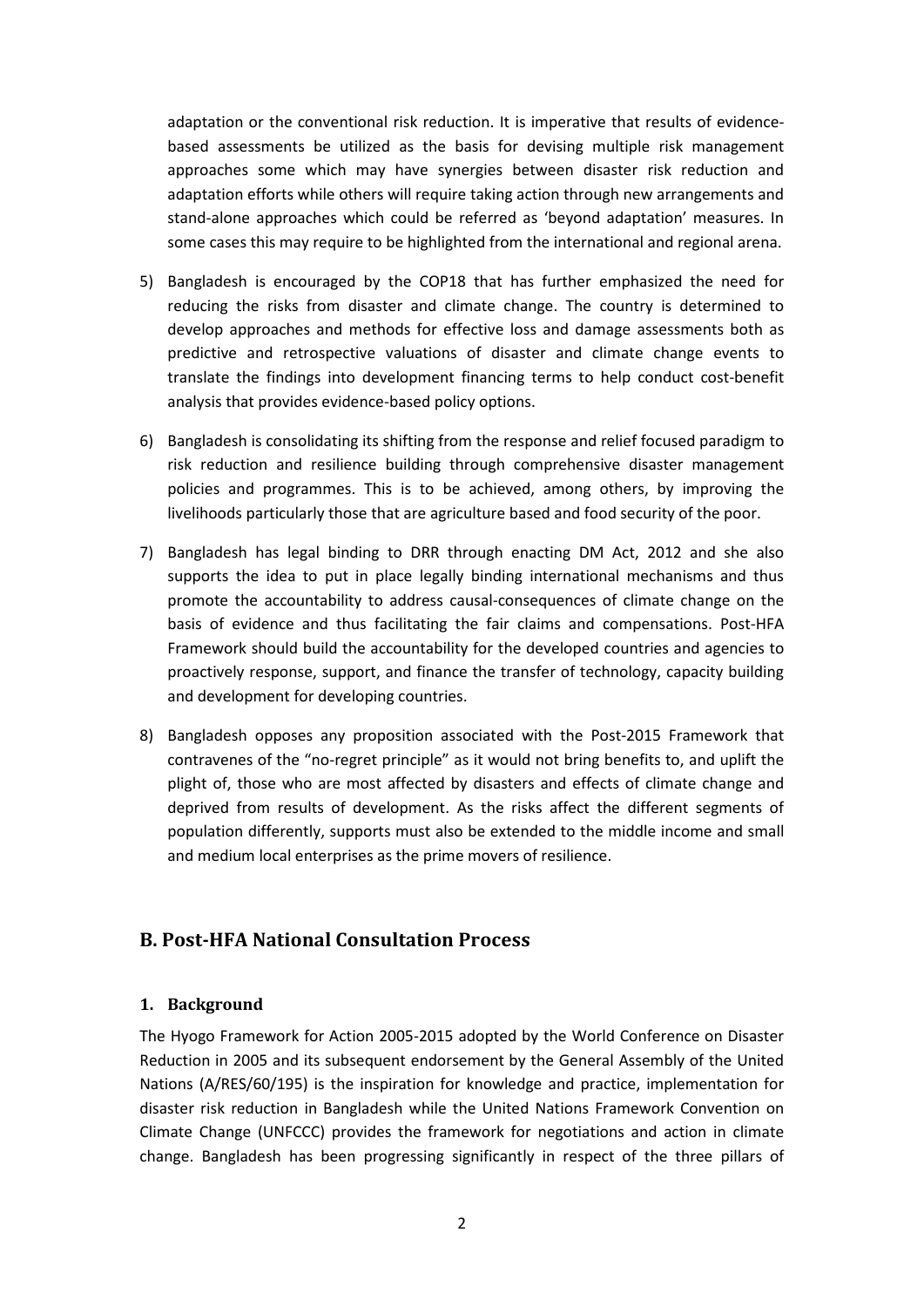sustainable development being pursued in association with and through the Millennium Development Goals (MDGs).

The complex and multi-dimensional vulnerabilities of Bangladesh are well documented. Natural hazards have been part of geographical and indeed historical realities of Bangladesh. Building on the experiences and combination of indigenous and modern disaster management practices the country has dramatically reduced impacts of extreme events or rapid onset disasters such as cyclone and floods. Drought and salinity intrusion that are considered to be slow-onset disasters at the Northwest while the Southwest region experience disastrous impacts of salinity intrusion. These hazards are exacerbated by the effects of climate change and thus disasters occur more frequent and more intensity. As poverty continues to be a major challenge, the consequences of rapid, unplanned growing cities also increase the vulnerability.

Far from merely disaster or climate phenomenon these issues are sustainable development challenges and at the same time human rights and justice issues. The country, therefore, attaches importance to pro-active policy response to disaster management, climate change and in the context of sustainable development that shifting the focus from response and relief to risk reduction and building resilience through comprehensive disaster management policies and programmes.

Climate change as compounded adverse consequences of development is perpetrated by the now developed countries and the larger economies for which the country like Bangladesh has no responsibility but has to bear the adverse impacts. As the underpinning issues are pervasive, regional and international cooperation are indispensable and must be systematically addressed in terms of planned and more systematic sharing and transfer of know-how, equitable resources sharing, and free access to international market economies.

Bangladesh has been establishing the practical links along the line of politics and policies, governance, programmatic arrangements, as well as sectoral and local implementations. The bottom-up strategies, community-based approaches, and citizen activism such as the Cyclone Preparedness Programme as pillars of resilience continue to be nurtured and expanded to cover other hazards and to the urban settings.

Bangladesh links the Post-HFA with the 2012 Disaster Management Act as well as the various policy instruments that have been developed. These include the Perspective Plan, the 6<sup>th</sup> Five-Year Plan, National Water Management Plan, Water Policy, Draft National Energy Policy, Actionable Policy Briefs on Agriculture, Bangladesh Climate Change Strategy and Action Plan, Standing Orders on Disasters, National Plan for Disaster Management, National ICT Policy, and Vision 2021 to mention a few.

Bangladesh has been combating the disasters and climate change with whatever constrained resources of its own. Together with UNDP and five other Development Partners the government continues the implementation of the Comprehensive Disaster Management Programme (CDMP) now in Phase II with USD 78 million over five years period. World Bank supported Emergency 2007 Cyclone Recovery and Restoration project (ECCRF) being implemented by the DDM- MoDMR, Local Government and Engineering Department (LGED),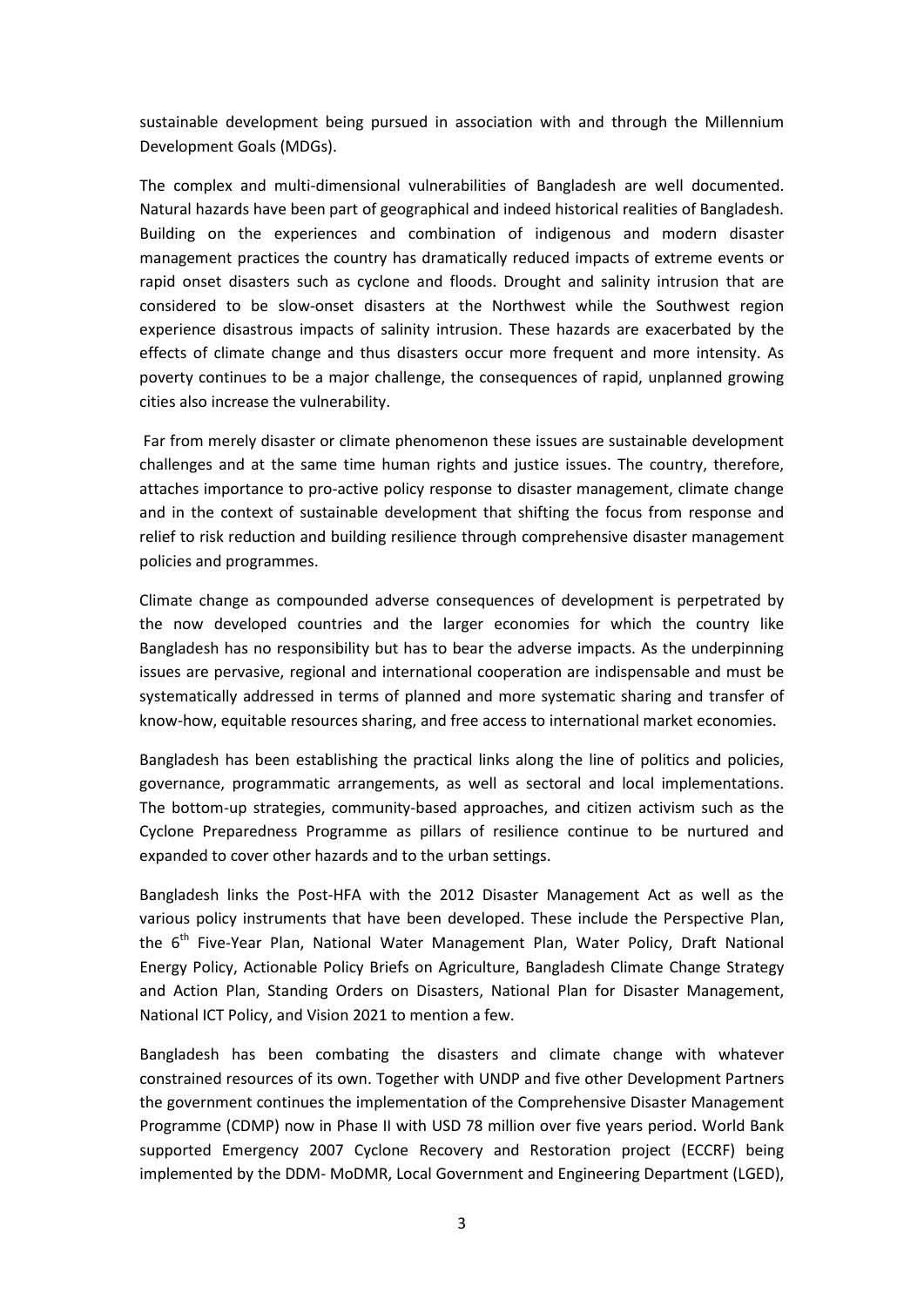Bangladesh Water Development Board (BWDB) and the Ministry of Planning. More contributions to this Fund are expected. To reduce the vulnerability, especially the poor and underprivileged, government has been running the extensive Social Safety net Programme (SSNP) that include cash transfer and housing into programmatic instruments for disaster risk reduction and climate change adaptation. The recently enacted Disaster Management Act, 2012 further formalise these mechanisms towards a Disaster Management Fund at the central as well as district level.

The Bangladesh Climate Change Strategy and Action Plan (BCCSAP) provides the overall policy, guidance, and identifies six thematic areas such as (1) Food security , social protection and health; (2) Comprehensive disaster management; (3) Infrastructure development (4) Research and knowledge management (5) Mitigation and low-carbon development; and (6)Capacity building and institutional development for action programmes. The Bangladesh Climate Change Trust Fund (BCCTF) established in 2009 receives annual budgetary allocations of USD 350 million up to fiscal year 2012-13 for implementing climate change adaptation and mitigation to an extent. The Bangladesh Climate Change Resilience Fund (BCCRF) established a year later is funded by development partners amounting, so far, about USD 200 million being utilized for financing complementary measures.

As a nation and as a people, Bangladesh strives to be resilient to both the natural hazards and the long range effects of climate change. It has been exploring ways to harmonise the policies, programmes and financing disaster management, climate change mitigation and adaptation in the sustainable development. Progress has been made in documenting the good practices and elevating those to national coordination mechanisms and local implementation bringing together the civil society, private sectors, development partners, and the media under the leadership of the government.

Notwithstanding, there is still scope for improving the actual implementation of DRR in closer coordination with CCA and sustainable development at sectoral and local levels in manners that are coherent, credible, and accountable. Efforts must also be exerted to seize the strategic opportunity in Post-2015 coinciding with the conclusion of the HFA, the MDG, and the probable global treaty on climate change.

### **2. Objectives**

The Post-HFA national consultation has the following objectives:

- To jointly reflect on successes, challenges and probable solutions to disasters and climate change under the guidance of the HFA;
- To develop better understanding on the concept of development resilience in the context of attaining the Vision 2021
- To harmonise the inputs to the Post-2015 Frameworks in DRR, COP 19, as well as Bangladesh position as United Nations Development Group(UNDG) Post-2015 showcase country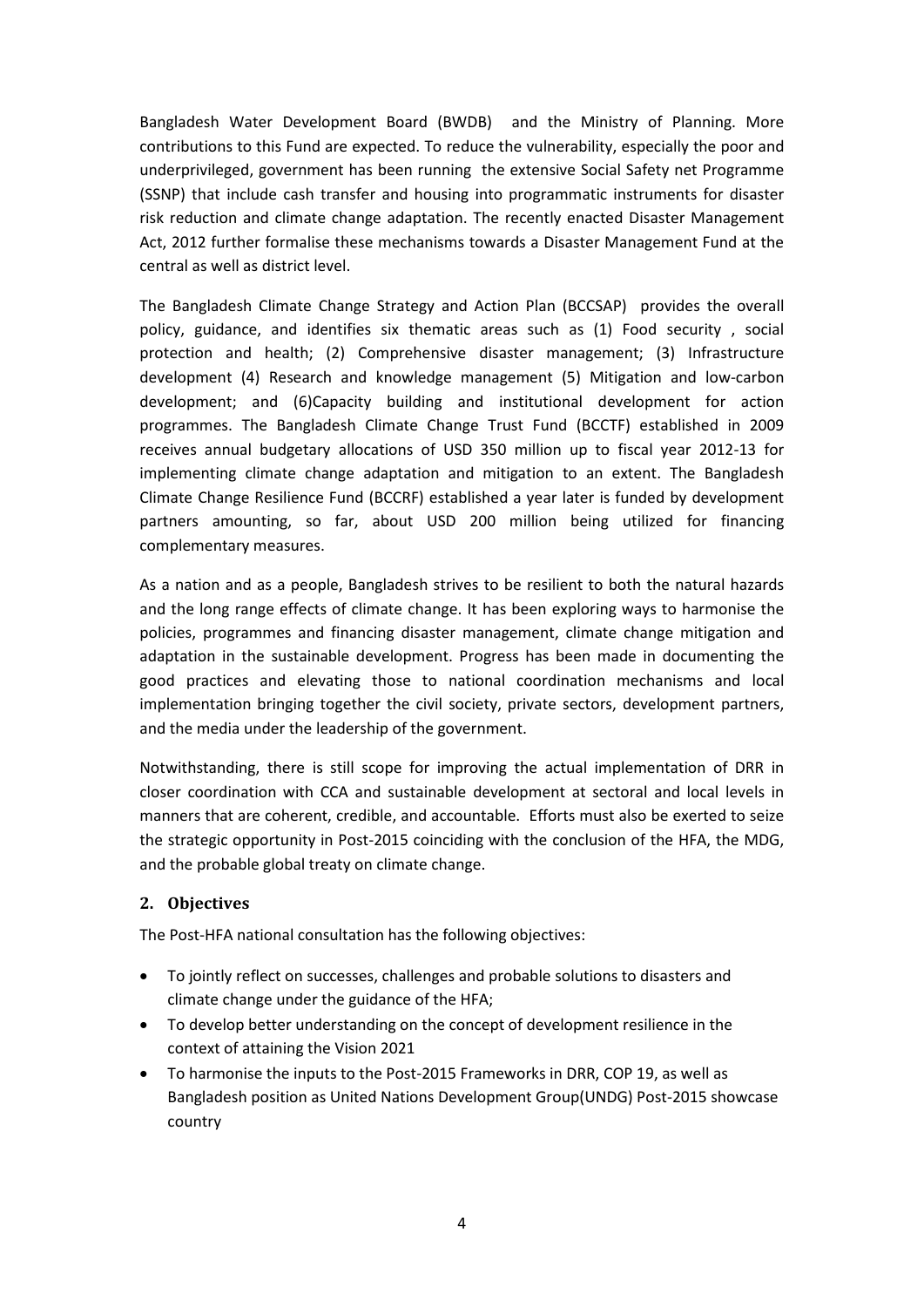- To follow through the request of the UN Secretary General Special Representative on DRR for Bangladesh to lead the global process in the integration of DRR and CCA in the context of Post-2015
- To provide the substantive contributions to the key milestone events including:
	- The 2013 National Disaster Preparedness Day, which major events are scheduled to be held on 28 and 31 March respectively
	- South Asia regional Framework particularly in the UNISDR meeting scheduled to be held in Mongolia in End March 2013
	- Invitation of the UN Secretary General to the H.E. Prime Minister of Bangladesh to the High Level Session in the 4<sup>th</sup> Session of the Global Platform on DRR, scheduled to be held in Geneva in May 2013.

### **3. Participation**

A wide range of agencies and stakeholders participated actively in the Post-HFA Consultation process. Under the leadership of the Department of Disaster Management, Ministry of Disaster Management and Relief (DDM/MoDMR) and with technical support of CDMP within and beyond the National Platform for DRR, the following exponents participated:

- Government Sectoral Departments
- University/Academic/Institute
- Civil society national and international organisations

### **4. Methods**

The Consultation has been guided directly and indirectly by the normative framework of the UNISDR that has been enriched through inclusive multisectoral consultative processes including the following:

- Formal consultative meeting. A National Platform on DRR meeting, at the same time served as a Stakeholders Workshop, under the leadership of the Honourable Secretary, MoDMR was held to formally endorse the results of the consultation. A government interdepartmental / inter-ministerial committee was formed to finalise the draft report.
- Consultative Workshops. A series of workshops were organized to review the HFA Implementation Report and the Post- HFA questions in order to establish the broader parameter for discussions.
- Interagency Sub-Working Group. The Pre-Stakeholders Meeting workshop commissioned an Interagency Task Force that, in turn, formed Sub Working Groups to further develop responses to the Post-HFA questions. The initial responses were consulted to the wider group consisting of representatives of government's relevant Departments and Agencies, the UN, and members of Civil Society
- Consultation with ISDR. Opportunity was created to have a consultative meeting of the Sub-working Groups, the Department of DM, MoDMR and the visiting representative of the UNISDR Regional Office for Asia and the Pacific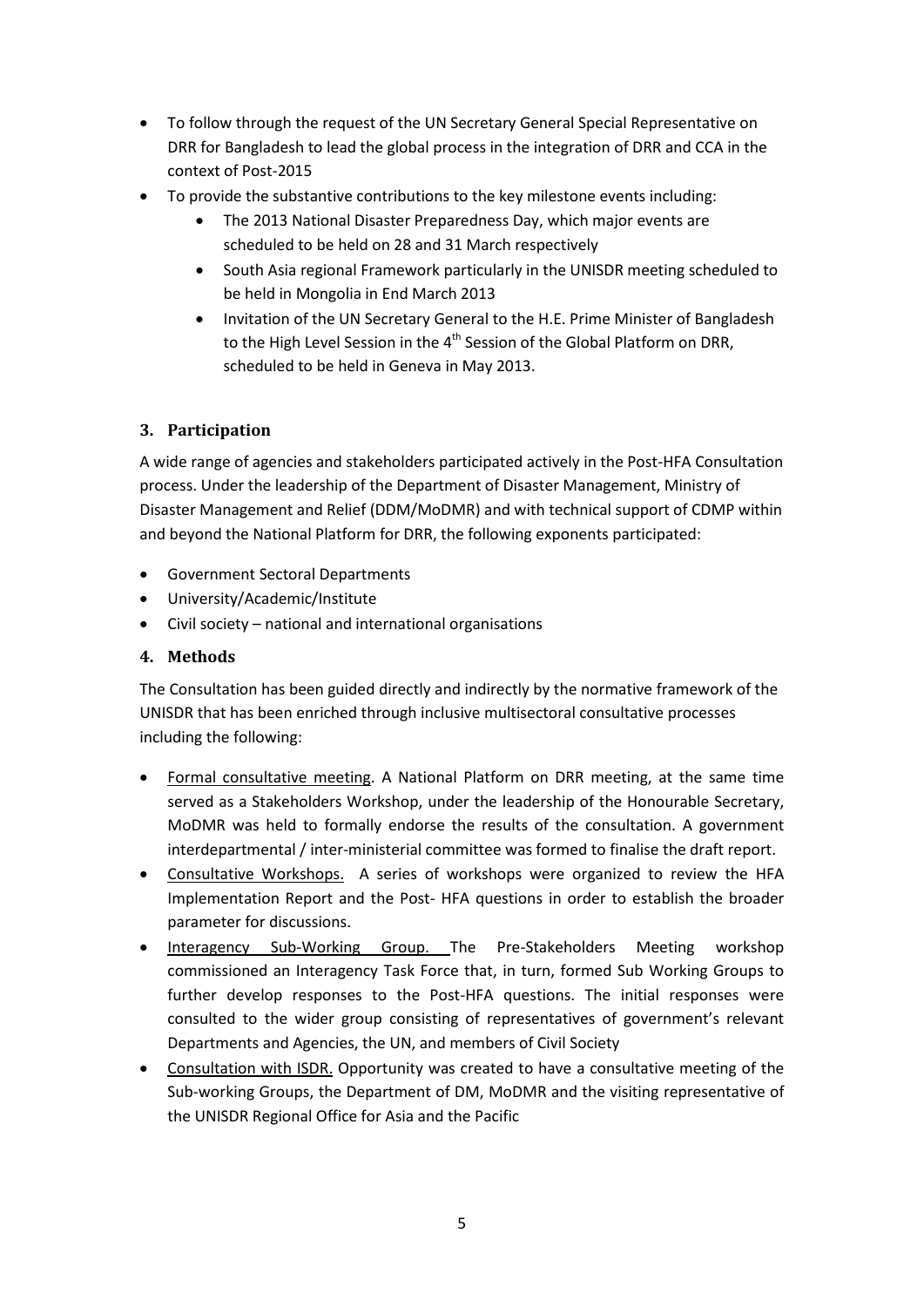• Community Email-Based Consultation. The draft report was also widely consulted through Solution Exchange, the more than 500-strong community of practitioners in DRR and CCA.

### **5. Consultation Meetings**

- Pre Stakeholders Workshop, 24 Dec 2012
- Interagency Task Force, 15 Jan
	- o Sub-Working Group Meeting , 24 Jan
	- o Sub-Working Groups Meeting, 4 Feb
	- o Sub-Working Groups Meeting and MoDMR with UN-ISDR ROAP, 8 Feb
	- o Solution Exchange DRR & CCA Community Consultation, 11-17 Feb
	- o Extended Sub-Working Group on Post-2015, 17 Feb
- National Platform /Stakeholders Meeting, 19 Feb
- GoB Interdepartmental/interministerial Finalisation Committee Meeting, 25 Feb

# **C. Summary of group discussions**

The consultative processes have been oriented around examining the Bangladesh' successes in implementing the disaster and climate change risk reduction, the remaining and emerging challenges as well as the areas for improving the approaches now and beyond 2015. Details of the major findings on each question are given in **Annex 5.** Besides Annex 1 to 4 are also attached as per UN-ISDR template.

In the subsequent series of both actual and virtual consultative processes, the following salient points were put forward by participants:

#### **Successes**

- Bangladesh has made substantive progress in the implementation of HFA in the regulatory framework, mainstreaming of DRR & CCA by the different sectors, and implementing the programmes.
- Bangladesh has also championed the climate change policies and practices among the developing countries
- Bangladesh model for sustainable development has been adopted by the UN General Assembly to be a global model
- The concept of "Resilience" has emerged as a core concept that encompasses DRR, CCA and sustainable development in Bangladesh

### **Challenges**

- The full integration of DRR and CCA into development planning, particularly at sectoral and local levels, has been taking place but difficult to determine with certainty the extent and the success of its application
- Framing and implementing disaster and climate change risk-integrated development practices are still on physical/infrastructure, it should focus more on non-structural interventions.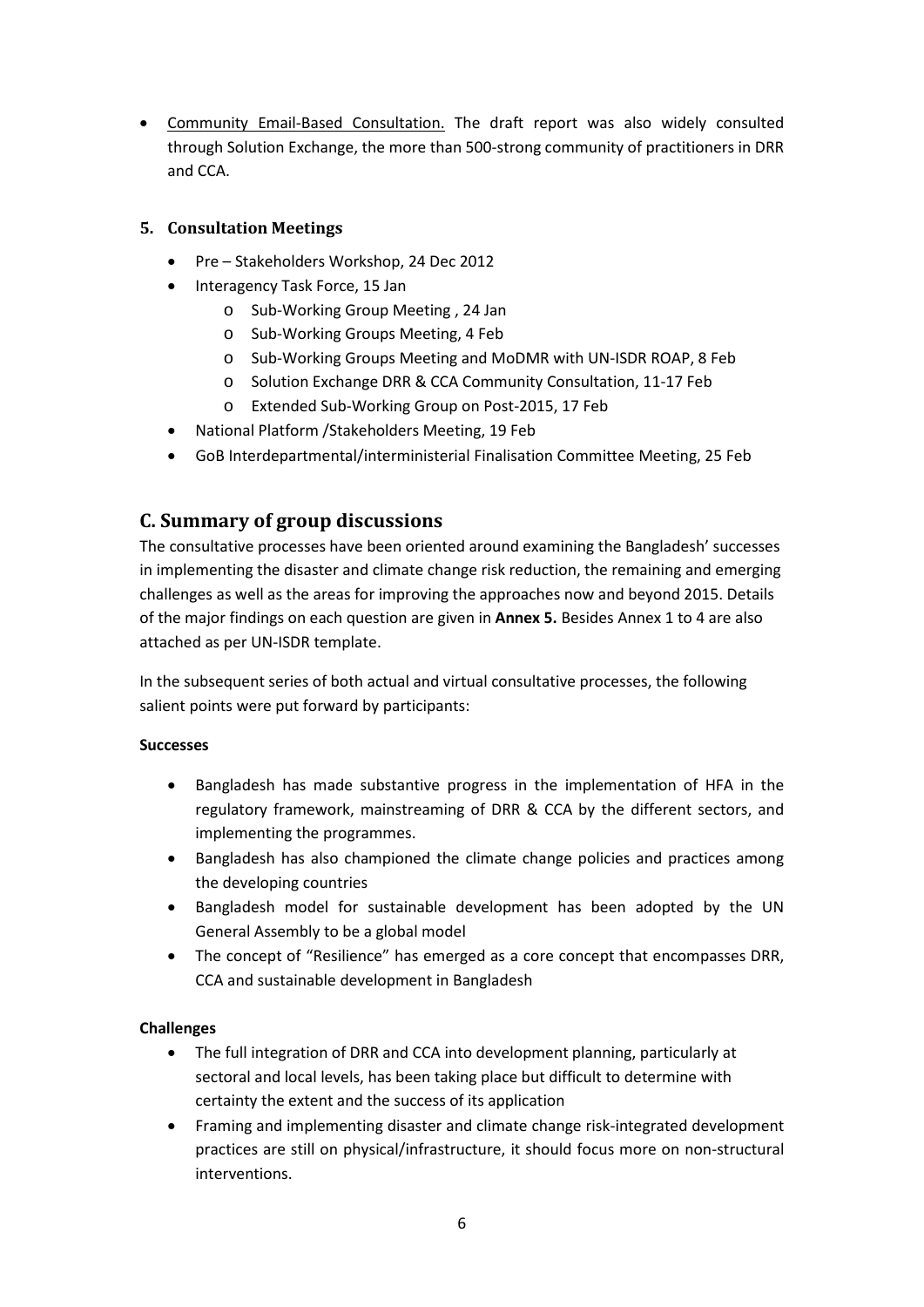- There are gaps in policy leadership on climate change, risk reduction while balancing the emphasis on relief as short term action and the longer term sustainable development agenda.
- There are emerging parallel tracks of DRR, CCA and sustainable development and thus the need to advocate the integrated approach.
- The current HFA efforts must continue while building the post-2015 agenda and implementation plan.
- The institutional mechanism established number of coordination bodies at the national and local level is in place, needs to become functional.
- Gaps between the intentions in the regulations / policies and implementation particularly at local level and the needs for more evidence base of community partnership in building 'resilient community'.

### **Opportunities and Area of Development**

- The newly enacted 2012 DM Act provides policy guidance for integration of DRR & CCA and sustainable development.
- Huge social safety net programmes addressing food insecurity and poverty has the potential to tackle vulnerabilities to disasters and climate change
- Bangladesh leadership in the Loss and Damages Working Group is an opportunity to develop a seamless approach towards the more evidence-based DRR & CCA integrated vulnerability assessment and to propose risk-related indicator in the Post-MDG Framework
- There are three key areas to focus
	- o i) Disaster & Development
	- o ii) Governance and Institutional arrangement, and
	- o iiii) Integration of DRR, CCA & Sustainable Development (SD)
- 1. Bangladesh has various regional and global leadership roles to leverage the DRR & CCA integrated Post-2015 agenda, including
	- a. Damage and losses working group
	- b. UNDG Post-MDG Showcase Country
	- c. South Asia Post-MDG conference in Mongolia
	- d. GPDRR
- 2. The private sector plays crucial roles in the future when DRR & CCA is framed as business opportunity rather than liability, as development investment rather than expenditure
- 3. The ongoing broad based consultations on Post-2015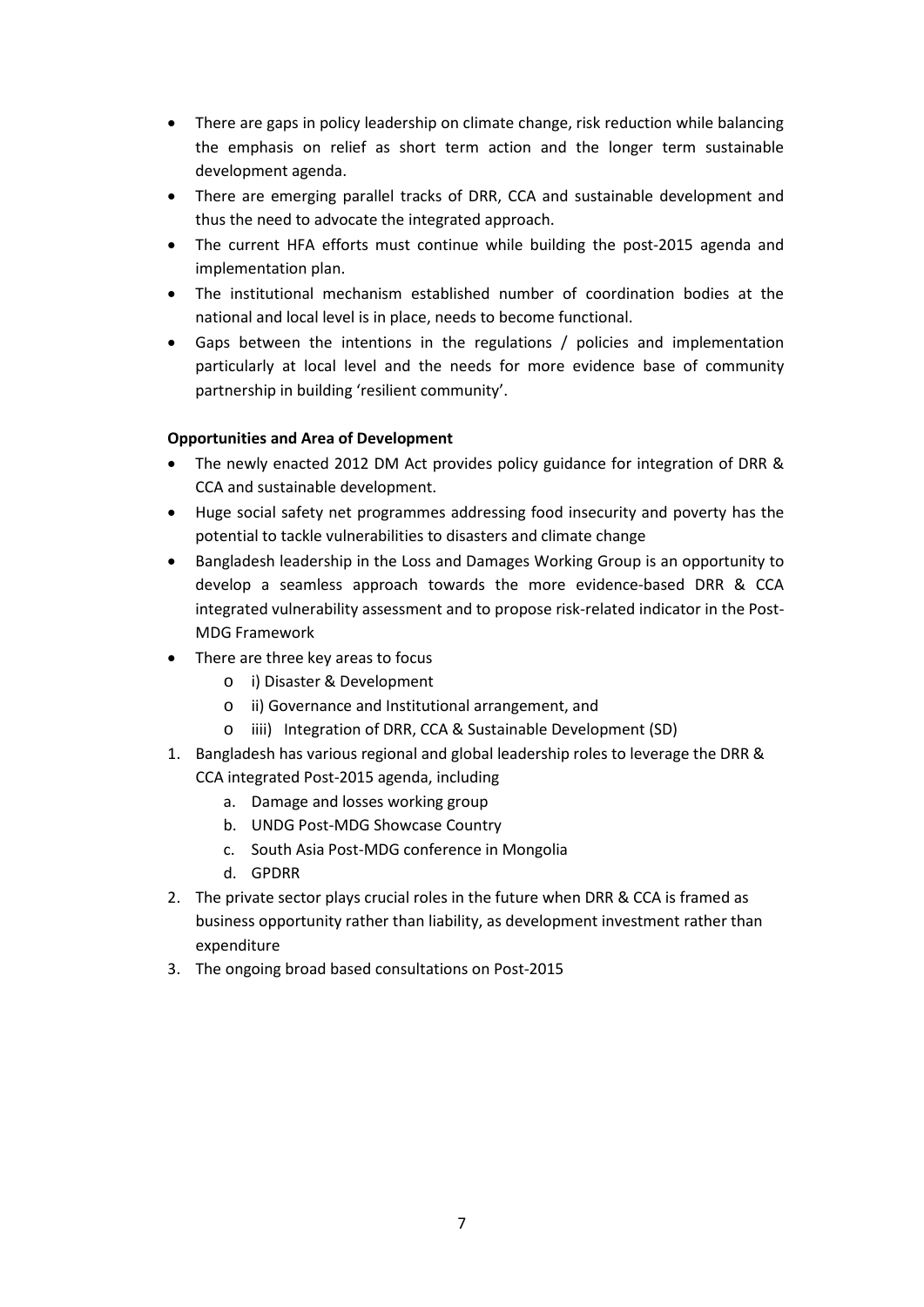### **Annex 1: Final agenda.**

#### **1. Pre-Stakeholders Meeting Workshop, 24 Dec 2012**

- a. Opening
- b. Review of the HFA Implementation
- c. Presentation, the National Consultation on Post-2015 Framework
- d. Group discussions
- e. Plenary presentation: agenda to move forward
- f. Formation of the Interagency Task Force
- g. Roadmap for action
- h. Closing

#### **2. Interagency Task Force Meeting, 15 Jan**

- a. Opening
- b. Review of the action plan
- c. Sub-working Group under the DDM leadership and CDMP technical supports
	- Disaster and Development (Islamic Relief and OXFAM)
	- Governance (Action Aid and CDMP)
	- DRR & CCA integration (BRAC University, Christian Aid)
- d. Review of the action plan
- e. Closing

#### **3. Sub –working Meeting, 24 Jan**

- a. Opening
- b. Review of the action plan
- c. Review the thematic paper to generate feedback
- d. Closing

#### **4. Sub –working Meeting, 4 Feb**

- a. Opening
- b. Review of the action plan
- c. Restructuring the Post-HFA document
- d. Report sharing platform
- e. Closing
- **5.** Extended Sub-Working Group on Post-2015, 17 Feb
	- a. Opening
	- b. Presentation , the Post-HFA consultation output and document
	- c. Group discussion
	- d. Plenary presentation : the challenges
	- e. Closing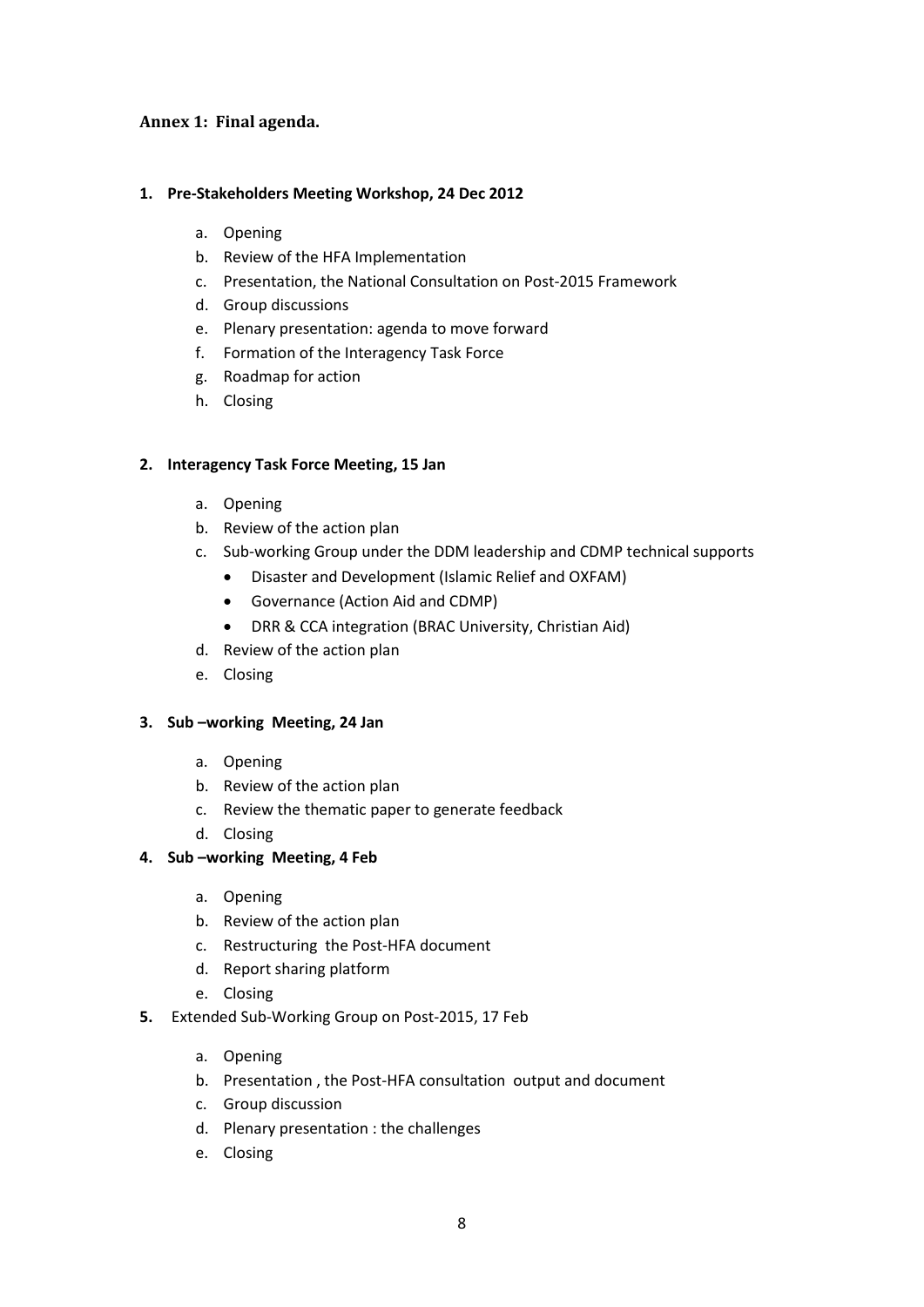#### **6. NPDRR Meeting / Stakeholders Workshop, 19 Feb**

- a. Opening by the Chair, Secretary MoDMR
- b. Presentation on the Bangladesh HFA Implementation Interim Report
- c. Review of Bangladesh Post-2015 Consultation Paper
- d. Deliberation, plan of action
- e. Closing

#### **7. Government Formulation Committee Meeting, 25 Feb**

- a. Opening
- b. Review of the NPDRR decisions
- c. Presentation of the Post-HFA draft paper
- d. Inputs from representatives of departments and agencies
- e. Incorporation for final submission to the Chair, NPDRR
- f. Follow up and Closing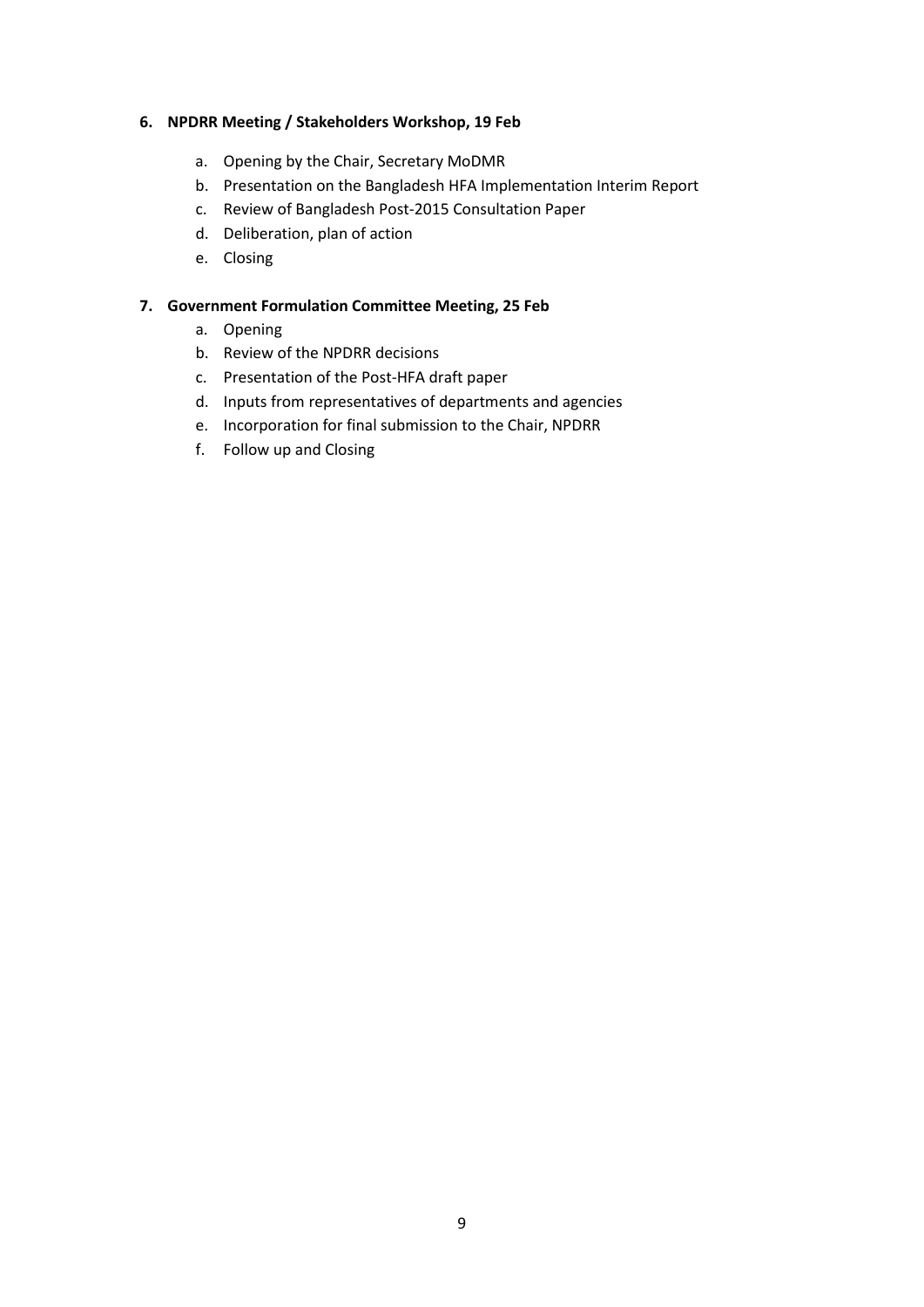# **Annex 2: Participants list.**

# **Pre-Stakeholders Meeting Workshop, 24 Dec 2012**

| SL No | Name                               | Designation/ Organisation  |  |
|-------|------------------------------------|----------------------------|--|
| 1.    | Dr. Aminul Haque                   | PSO, WARPO                 |  |
| 2.    | Mr. Krisnendu Saha                 | CFEO, DoF                  |  |
| 3.    | Ms. Sonya Syafitri                 | PM, DIPECHO, Oxfam, BG     |  |
| 4.    | Mr. Shah Muntamin Mujtafa          | PO, NARRI, Oxfam           |  |
| 5.    | Mr. M.A Wahid                      | ERPC, CARE                 |  |
| 6.    | Brig Gen Abu Nayeem Md Shahidullah | DG, FSCP                   |  |
| 7.    | Mr. Md. Tofazzal Hossain           | Deputy Director (DS)       |  |
| 8.    | Ms. Umme Habiba                    | Research Officer, DU       |  |
| 9.    | Mr. Sayed Shahnawaz Ali            | Head of CC & DRR, IR-B     |  |
| 10.   | Mr. Ashoke Audhikari               | Manager(M& E) NARRI        |  |
| 11.   | Mr. Nandan Mukherjee               | PM, CSER, BRAC U           |  |
| 12.   | Ms. Roufa Khanum                   | Lecturer, BRACU            |  |
| 13.   | Ms. Saleha Khatun                  | <b>PSO-ECB</b>             |  |
| 14.   | Mr. Sayed Matuil Ahsah             | Manager DRR/CCA, Save the  |  |
|       |                                    | Children, Bangladesh       |  |
| 15.   | Mr. Dilder Ahmed                   | Director, DDM              |  |
| 16.   | Mr. Md. Manzoor Alam Bhuiyan       | Director, DDM              |  |
| 17.   | Mr. Sheikh Aminur Rahman           | Exe. Engineer, ECRRP, LGED |  |
| 18.   | Mr. Harun-or-Rashid                | PM,ECB                     |  |
| 19.   | Mr. Sanjib Kumar Shaha             | RAMA, CDMP                 |  |
| 20.   | Mr. Mohammad Abdul Wazed           | DG, DDM, MoDMR             |  |
| 21.   | Mr. Mohammad Abdul Qayyum          | NPD, CDMP, MoDMR           |  |
| 22.   | Dr. Puji Pujiono                   | PM, CDMP                   |  |
| 23.   | Dr. Shantana Rani Halder           | MES, CDMP                  |  |
| 24.   | Ms. Monwara Begum                  | Deputy Director, DWA       |  |
| 25.   | Mr. Netai Dey Sarker               | AD(GIS), DDM               |  |
| 26.   | Mr. Chandra Nath Basak             | Director ( Pln & Dev), DDM |  |
| 27.   | Mr. Kamal Hosain                   | KMS, CDMP                  |  |
| 28.   | Mr. Kazi Saiful Islam              | PMO, CDMP                  |  |
| 29.   | Mr. Md. Imtiaz Shahed              | FMPA, CDMP                 |  |

# **Interagency Task Force Meeting, 15 Jan 2013**

|                | <b>Name</b>               | Organisation                    |  |
|----------------|---------------------------|---------------------------------|--|
| $\overline{2}$ | Mr. Mohamad Abdul Wazed   | DG,DDM                          |  |
| 3              | Mr. Chandranath Basak     | Director, Planning, DDM         |  |
| 4              | Mr. Ashish Barua          | PO, Oxfam, Bangladesh           |  |
| 5              | Mr. Tahmid Huq Easher     | C3ER, BRAC U                    |  |
| 6              | Ms. Nigar Dil Nahar       | Islamic Relief, Bangladesh      |  |
| 7              | Mr. Assoke Adhikari       | <b>NARRI</b>                    |  |
| 8              | Ms. Sonya Syafitri        | DRR Project Manager, OXFAM GB   |  |
| 9              | Dr. Puji Pujiono          | <b>CDMP</b>                     |  |
| 10             | Mr. Md. Kamal Hossain     | <b>CDMP</b>                     |  |
| 11             | Mr. Netai Dey Sarker      | AD(GIS), DDM                    |  |
| 12             | Mr. Sajjad Mohammad Sajid | Country Director, Christian Aid |  |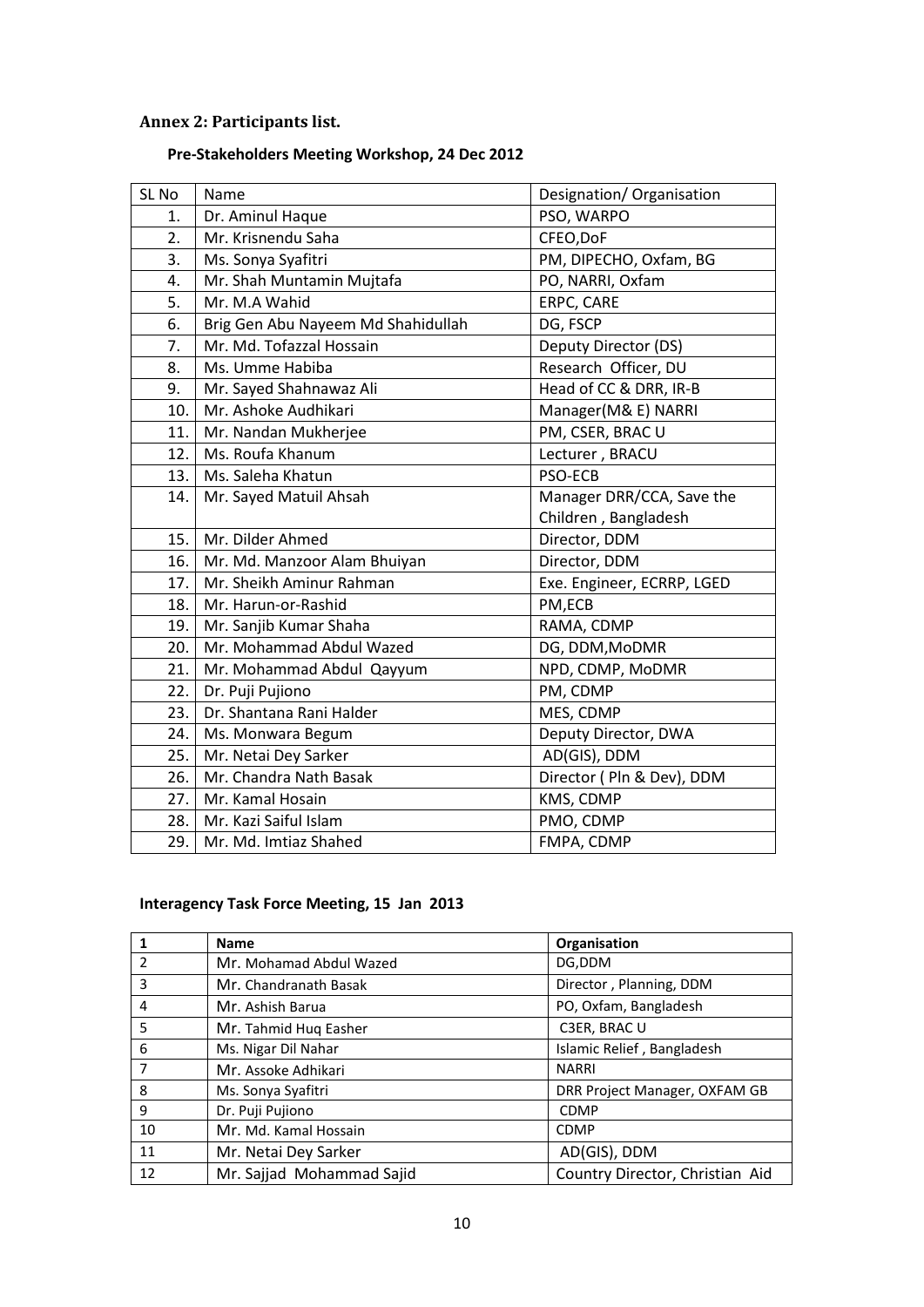#### **Sub-Working Group Meeting**, **24 Jan 2013**

|                | <b>Name</b>           | Organisation                  |  |
|----------------|-----------------------|-------------------------------|--|
| $\overline{2}$ | Mr. Dilder Ahmed      | Director, DDM                 |  |
| 4              | Mr. Tanjir Hossain    | Action Aid, Bangladesh        |  |
| 5              | Mr. Tahmid Huq Easher | C3ER, BRAC U                  |  |
| 6              | Ms. Nigar Dil Nahar   | Islamic Relief, Bangladesh    |  |
| 7              | Mr. Netai Dey Sarker  | AD(GIS), DDM                  |  |
| 8              | Ms. Sonya Syafitri    | DRR Project Manager, OXFAM GB |  |
| 10             | Ms. Jolly Nur Haque   | Christian Aid                 |  |
| 11             | Dr. Puji Pujiono      | <b>CDMP</b>                   |  |
| 12             | Mr. Md. Kamal Hossain | <b>CDMP</b>                   |  |
| 13             | Mr. Rejaul Karim      | Action Aid, Bangladesh        |  |

# **Sub-Working Group Meeting**, **4 Feb 2013**

| SI No | <b>Name</b>             | Organisation                  |  |
|-------|-------------------------|-------------------------------|--|
|       | Mr. Mohamad Abdul Wazed | DG,DDM                        |  |
|       | Ms. Dilruba Haider      | <b>UNDP</b>                   |  |
| 3     | Mr. Tanjir Hossain      | Action Aid, Bangladesh        |  |
| 4     | Mr. Nandan Mukherjee    | C3ER, BRAC U                  |  |
| 5     | Ms. Nigar Dil Nahar     | Islamic Relief, Bangladesh    |  |
| 6     | Mr. Erin Roberts        | <b>ICCCAD</b>                 |  |
| 7     | Ms. Sonya Syafitri      | DRR Project Manager, OXFAM GB |  |
| 9     | Dr. Puji Pujiono        | <b>CDMP</b>                   |  |
| 10    | Mr. Md. Kamal Hossain   | <b>CDMP</b>                   |  |

**Consultation with UNISDR** (Representative of the Regional Office Asia and the Pacific), 8 Feb 2013

| SL No | Name                         | Designation/Organisation           |
|-------|------------------------------|------------------------------------|
| 1.    | Ms. Mahbuba Nasreen          | Professor & Director, IDMVS, DU    |
| 2.    | Mr. S.M Sajid                | Country Director, Christian Aid-BD |
| 3.    | Ms. Sonya Syafitri           | PM, DIPECHO, Oxfam, BG             |
| 4.    | Mr. S.M Ashraful Amin        | Sr.Programme officer, Chs Aid      |
| 5.    | Ms. Niger Dil Nahar          | Islamic Relief, Bangladesh         |
| 6.    | Ms. Sumaiya S Kabir          | Action Aid, Bangladesh             |
| 7.    | Ms. Madhavi Ariyabandu       | UNISDR, Asia & Pacific             |
| 8.    | Mr. Munir Chowdhury          | Joint Secretary, MoDMR             |
| 9.    | Mr. Tanji Hossain            | DM-IPNN, Action Aid, Bangladesh    |
| 10.   | Mr. Ashoke Audhikari         | Manager(M& E) NARRI                |
| 11.   | Mr. Tahmid Hug Easher        | Lecturer, CSER, BRAC U             |
| 12.   | Mr. Dilder Ahmed             | Director, DDM                      |
| 13.   | Mr. Md. Manzoor Alam Bhuiyan | Director, DDM                      |
| 14.   | Mr. Mohammad Abdul Wazed     | DG, DDM, MoDMR                     |
| 15.   | Dr. Puji Pujiono             | PM, CDMP                           |
| 16.   | Mr. Netai Dey Sarker         | AD(GIS), DDM                       |
| 17.   | Mr. Kamal Hosain             | KMS, CDMP                          |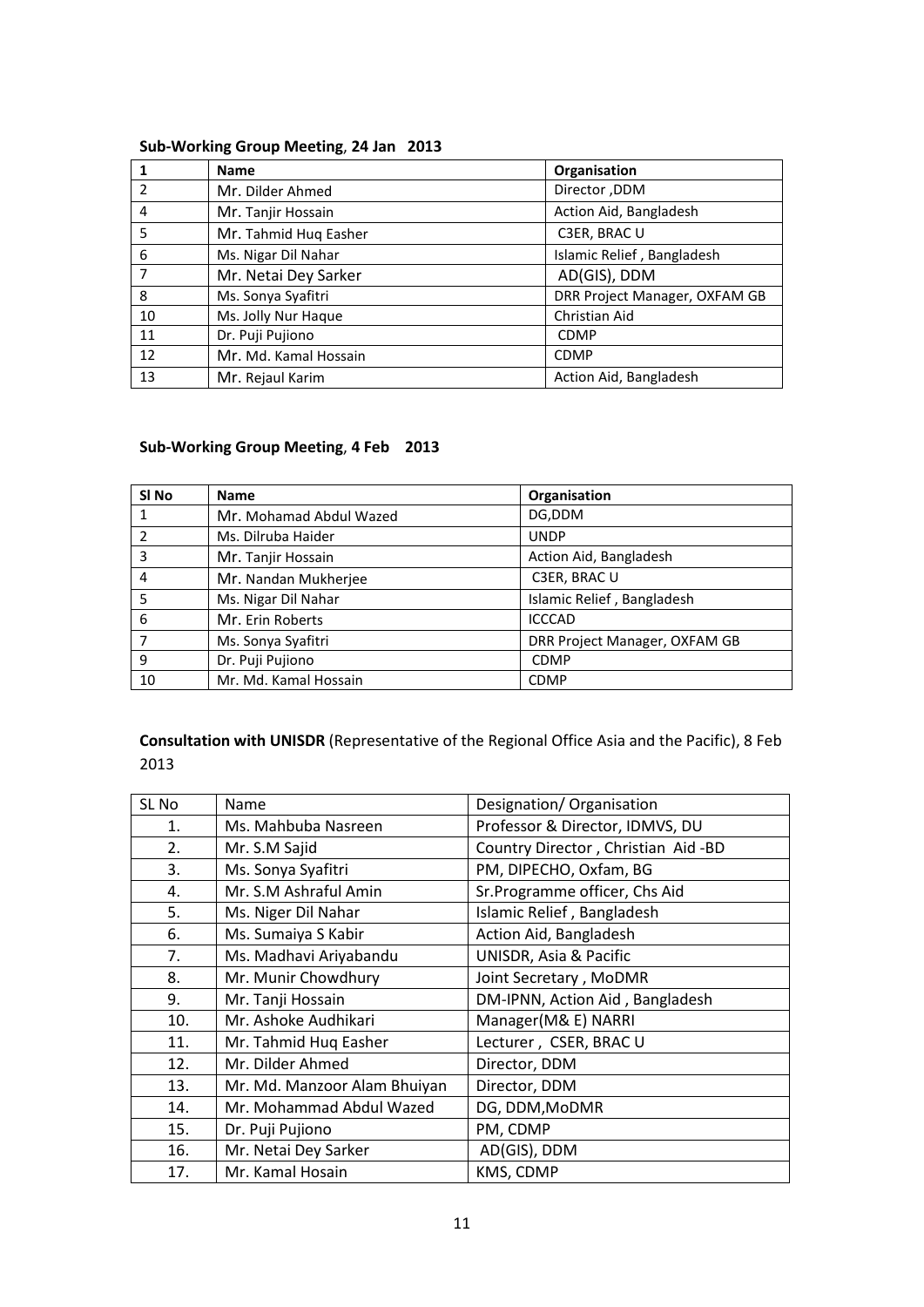| 18. | Dr. Engr, Md Nurul Islam | URRS, CDMP |
|-----|--------------------------|------------|
| 19. | Ms. Shaila Shahid        | CS, CDMP   |

**Wider Stakeholders' Consultation Meeting , 17 Feb 2013** 

| SL No                 | Name                               | Designation/ Organisation          |  |
|-----------------------|------------------------------------|------------------------------------|--|
| 1.                    | Mr. Chandra Nath Basak             | Director ( Pln & Dev), DDM         |  |
| 2.                    | Ms. Dilruba Haider                 | Com. Facilitator, UNDP             |  |
| 3.                    | Mr. Moham. Anwar Hossain           | PM, UNDP                           |  |
| 4.                    | Dr. Abi Wali Raghib Hasasn         | DD, DAE                            |  |
| 5.                    | Dr. Mamudul Islam                  | NRL, FAO, Ethiopia                 |  |
| 6.                    | Mr. AM Nasir Uddin                 | DM-cc& DM, AA-B                    |  |
| 7.                    | Mr. Md. Shah Alam                  | <b>PSO</b>                         |  |
| 8.                    | Mr. Khan Md Muzahid Ibne Habib     | Forum Coordinator, CMDRR-BD        |  |
| 9.                    | Mr. Md Fazlul Hoque                | PM, CMDRR-BD, VARD                 |  |
| 10.                   | Mr. Ashoke Adhikary                | NARRI, Consortium                  |  |
| 11.                   | Mr. AFM Mujibur Rahman             | PD,LGED                            |  |
| 12.                   | Dr. Aminul Hoque                   | PSO, WARPO                         |  |
| 13.                   | Ms. Sumaiya S Kabir                | PO, AAB, DIPECHO                   |  |
| 14.                   | Dr. Ali Mohammad Omar Farque       | Focal person & AD, DoF             |  |
| 15.                   | Major Mohammad Zihadul Islam       | Director (Trg & Planning), FSCD    |  |
| 16.                   | Mr. Abdul Latif KhanDRMS, CDMP     |                                    |  |
| 17.                   | Mr. Rashed Md. Akram Ali           | Director, GSB                      |  |
| 18.                   | Lt Commander Ahamed Amin           | GSO (Navy), Joint Operation,       |  |
| Abdullah(G), PSC, Biv |                                    | <b>AFD</b>                         |  |
| 19.                   | Brig Gen Ali Ahmed Khan            | DG, FSCD                           |  |
| 20.                   | <b>Mohammad Abdul Wazed</b>        | DG, DDM, MoDMR                     |  |
| 21.                   | Mr. Shamsuddin Ahmed               | DD, BMD                            |  |
| 22.                   | Dr. Puji Pujiono                   | PM, CDMP                           |  |
| 23.                   | Mr. Mohaiminur Rahman              | <b>Communication Officer, IR-B</b> |  |
| 24.                   | Ms. Sumi Akter Shewly              | PO, Concern Universal              |  |
| 25.                   | Mr. Ashish Barua                   | Oxfam, GB                          |  |
| 26.                   | Dr. Rafiqul Islam                  | ULO, DLS, PD, DCRML                |  |
| 27.                   | Mr. Netai Dey Sarker               | AD(GIS), DDM                       |  |
| 28.                   | Mr. Ashraful Amin                  | SrPO, Ch. Aid-Bangladesh           |  |
| 29.                   | Mr. Md. Tofazal Hossain            | DD, DDM                            |  |
| 30.                   | Mr. Krishnenda Shaha               | CFEO, DoF                          |  |
| 31.                   | Mr. Imamul Azam Shahi              | Act. DRM Mgr, Plan Bangladesh      |  |
| 32.                   | Mr. Kamal Hosain                   | KMS, CDMP                          |  |
| 33.                   | Mr. Kazi Saiful Islam              | PMO, CDMP                          |  |
| 34.                   | Mr. Md. Imtiaz Shahed              | FMPA, CDMP                         |  |
| 35.                   | Mr. Abdul Monnaf                   | XEN, DDM                           |  |
| 36.                   | Brig Gen Abu Nayeem Md Shahidullah | Ex DG, FSCP                        |  |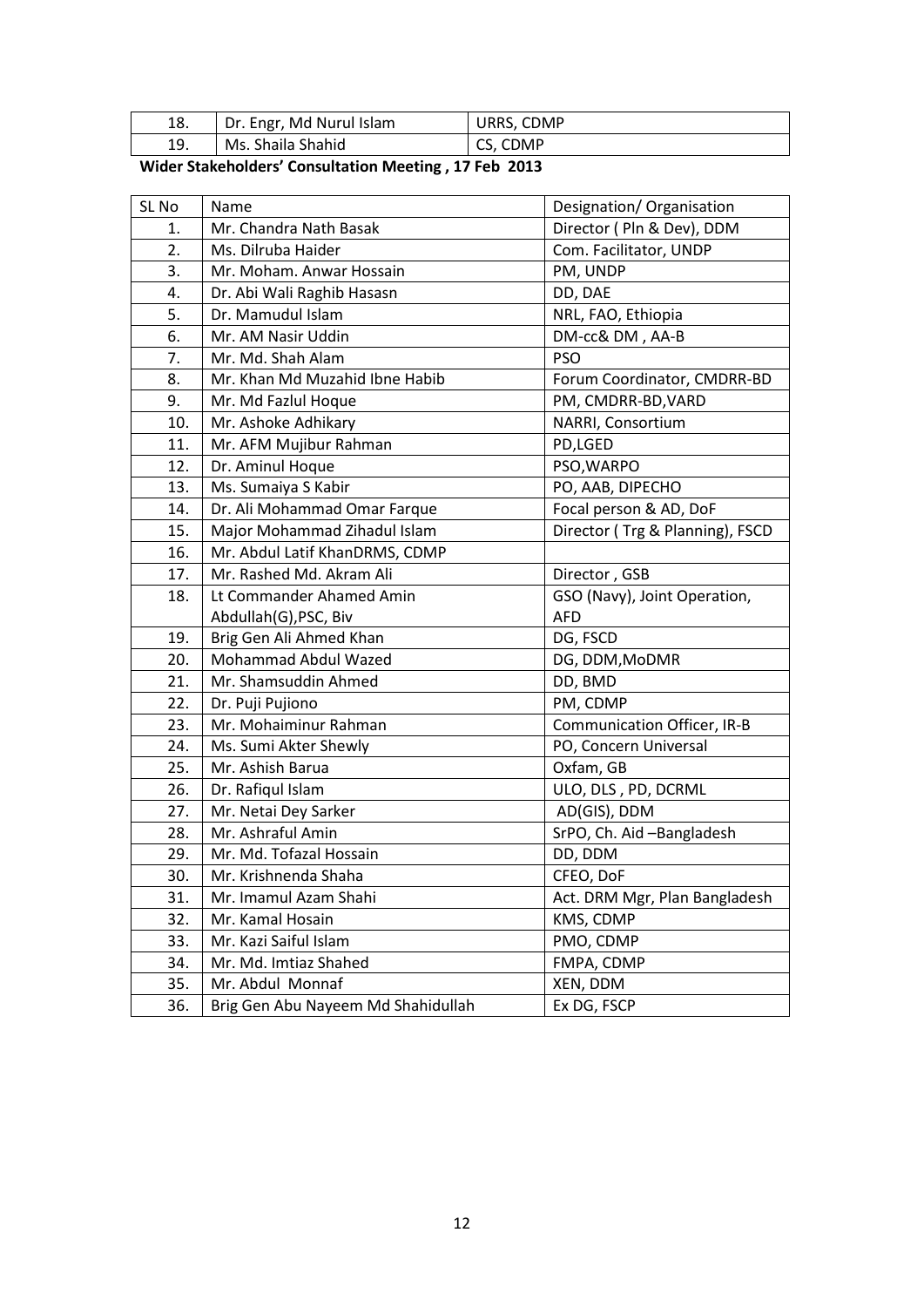# **NPDRR Meeting / Stakeholders Workshop, 19 Feb 2013**

| SL <sub>No</sub> | Name                           | Designation/ Organisation                 |  |
|------------------|--------------------------------|-------------------------------------------|--|
| 1.               | Mr. Mesbah ul Alam             | Secretary, MoDMR                          |  |
| 2.               | Mr. Asit Kumar Mukutmoni       | Additional Secretary, MoDMR               |  |
| 3.               | Mr. Mohammad Abdul Wazed       | DG, Dept. of Disaster Management,         |  |
|                  |                                | <b>MoDMR</b>                              |  |
| 4.               | Mr. Md. Shahidullah Mia        | Additional Secretary, MoDMR               |  |
| 5.               | Mr. Md. Munir Chowdhury        | Joint Secretary, MoDMR                    |  |
| 6.               | Dr. Md Enamul Haque            | DD(Deputy Secretary), NGO Affairs         |  |
|                  |                                | <b>Bureau</b>                             |  |
| 7.               | Mr. Md. Quamrul Hasan          | Deputy Secretary, MoDMR                   |  |
| 8.               | Mr. Md Azadur Rahman Mollick   | Deputy Secretary, Cabinet Division        |  |
| 9.               | Mr. Abdul Ahad                 | Director, CPP                             |  |
| 10.              | Dr. Md Afzal Hossain           | Deputy Secretary, MoEF                    |  |
| 11.              | Mr. Kazi Shahidur Rahman       | CSO, NIRAPAD                              |  |
| 12.              | Mr. Md. Mahbubul Alam Majumder | PS to Secretary (Sr Assistant Secretary)  |  |
| 13.              | Dr. Md Shakhwat Hossain        | National Health Crisis Management         |  |
|                  |                                | Centre, DGHS                              |  |
| 14.              | Mr. Abdul Monnaf               | XEN, DPHE                                 |  |
| 15.              | Dr. Mazharul Aziz              | DPD, DCRMA, DAE                           |  |
| 16.              | Mr. Aziz Ahmed                 | MO, ADD                                   |  |
| 17.              | Mr. Md. Olid-Bin-Asad          | System Analyst, MoDMR                     |  |
| 18.              | Maj Md Mahabub                 | Director(Ops), FSCD                       |  |
| 19.              | Mr. Chandra Nath Basak         | Joint Secretary, Director( Planning), DDM |  |
| 20.              | Mr. Sk. Mizanur Rahman         | Joint Secretary (DMA)                     |  |
| 21.              | Ms. Jahanara Pervin            | Joint Secretary, MoA                      |  |
| 22.              | Dr. Puji Pujiono               | PM, CDMP                                  |  |
| 23.              | Ms. Sonya Syfitri              | DRR PM-Oxfam                              |  |
| 24.              | Ms. Sumaiya S Kabir            | PO, DIPECHO, AAB                          |  |
| 25.              | Mr. Ashoke Adhikary            | Manager (M&E), NARRI Consortium           |  |
| 26.              | Dr. Monwar Hossain             | ED, IWM, DOHS                             |  |
| 27.              | Mr. Netai Dey Sarker           | AD(GIS), DDM                              |  |
| 28.              | Mr. Ashraful Amin              | SrPO, Ch. Aid-Bangladesh                  |  |
| 29.              | Dr. Sultan Ahmed               | Director (NRM & Research), DoE            |  |
| 30.              | Mr. Kamal Hosain               | KMS, CDMP                                 |  |
| 31.              | Mr. Md. Imtiaz Shahed          | FMPA, CDMP                                |  |

# **Government Interagency Summary Report Finalisation Committee Meeting, 25 Feb 2013**

| SI No         | <b>Name</b>              | Organisation                             |  |
|---------------|--------------------------|------------------------------------------|--|
|               | Mr. Mohamad Abdul Wazed  | DG,DDM                                   |  |
| $\mathcal{D}$ | Ms. Jahanara Pervin      | Joint Secretary, MoA                     |  |
| 3             | Mr. Chandra Nath Basak   | Joint Secretary, Director(Planning), DDM |  |
| 6             | Dr. Munjurul Hannan Khan | Deputy Secretary, MoEF                   |  |
|               | Dr. Sultan Ahmed         | Director (NRm & Research), DoE           |  |
| 9             | Mr. Mirza Shawkat Ali    | Deputy Director, DoE                     |  |
|               | Mr. Netai Dey Sarker     | AD(GIS), DDM                             |  |
| 10            | Mr. Md. Kamal Hossain    | <b>CDMP</b>                              |  |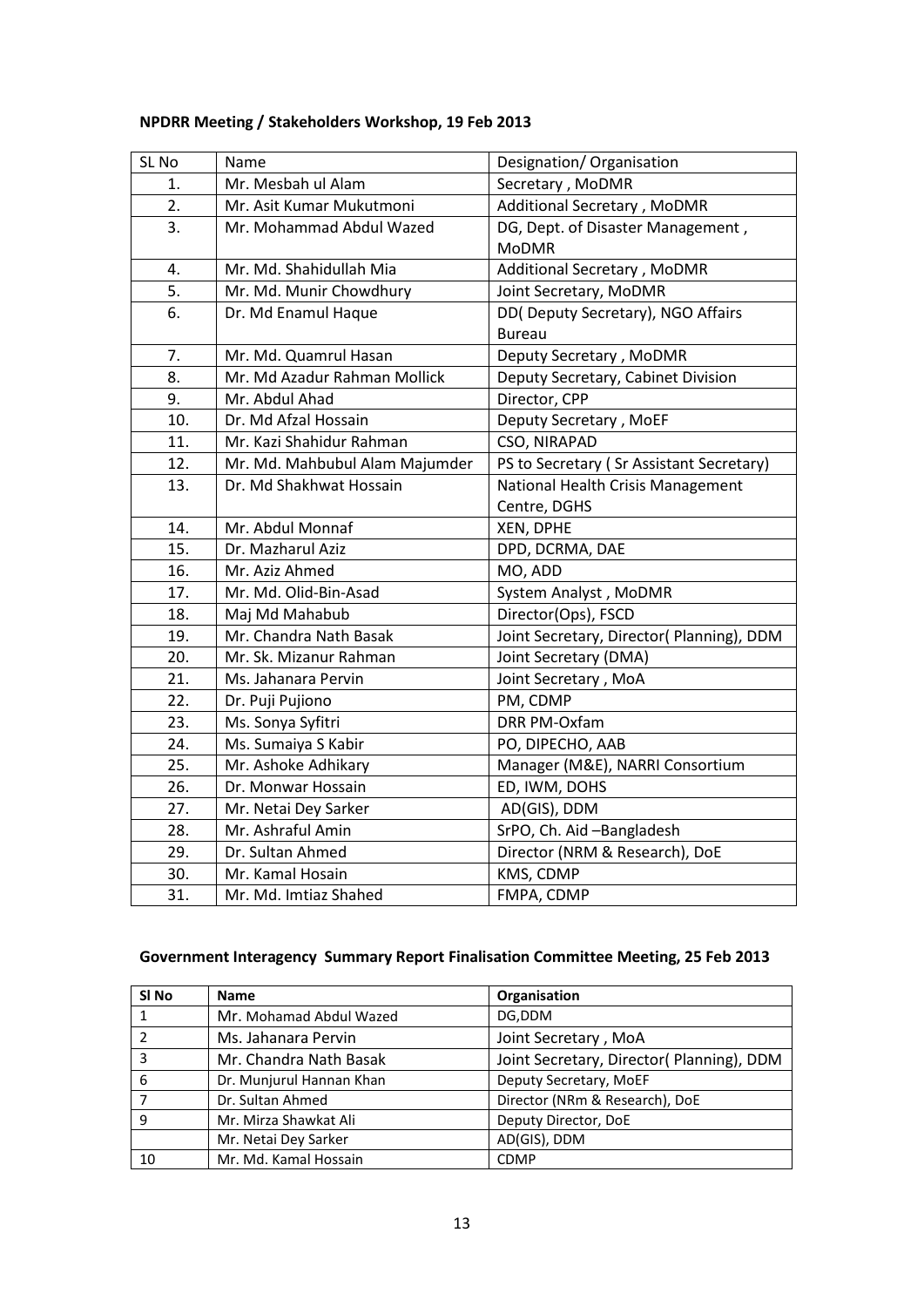### **Annex 3: A set of questions used at the consultation.**

#### 1. **Pre-Stakeholders Meeting Workshop, 24 Dec 2012**:

- 1) What are Bangladesh' successes, remaining and emerging challenges, as well as the scope for improvements with regard to the followings:
	- a. HFA Implementation
	- b. DRR & CCA Regulatory Framework
	- c. Governance and Coordination
	- d. Promoting and maintaining quality and accountability
	- e. Implementing DRR & CA programme actions
	- f. Integration of DRR, CCA and Sustainable development
- 2) What are the three key agenda that Bangladesh should push to the global level forums?
- 2. **Interagency Task Force Meeting, 15 Jan** : Questions for the Sub-Working Groups in the development of background discussion papers
	- 1) What are the substantive disaster and climate change risks in the current context and the projected post-2015 Bangladesh?
	- 2) What are the state of risk governance of Bangladesh at the present and the challenges in the Post-2015?
	- 3) What are the gaps and opportunities in bringing together the DRR, CC and sustainable development?
- 3. **The Email-based Solution Exchange query to the DRR & CCA Community of Practice**, 11 – 17 Feb
	- 1) What are the issues and challenges in the Post-2015 implementation of DRR and CCA in Bangladesh?
	- 2) What are the specific /thematic areas that require attention in the Post-2015 Framework?
	- 3) What is the likely roadmap from now to Post-2015?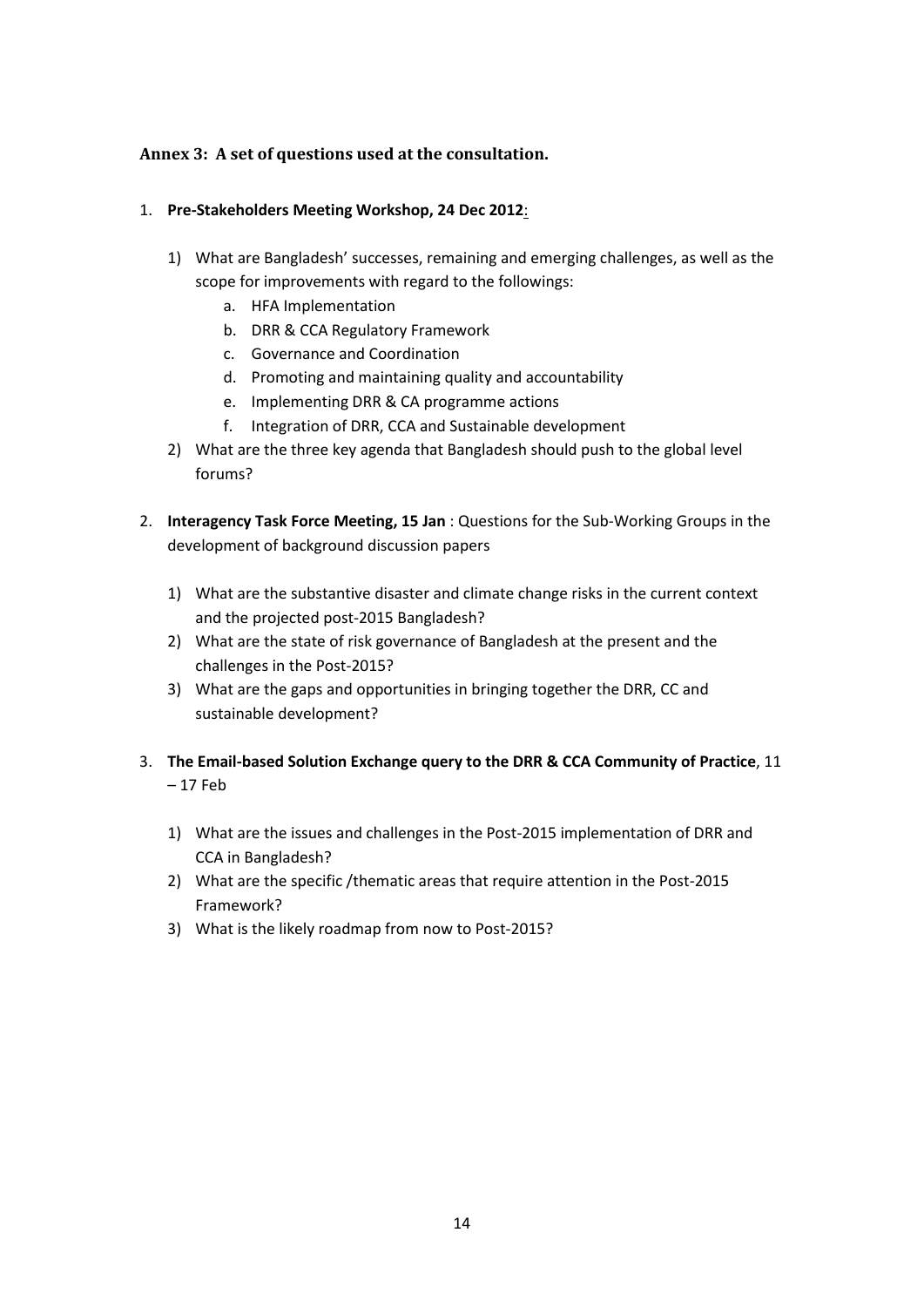# **Annex 4: List of Abbreviations**

| AD            | <b>Assistant Director</b>                               |
|---------------|---------------------------------------------------------|
| ADD           | Action on Disability and Development                    |
| <b>AFD</b>    | <b>Armed Force Division</b>                             |
| <b>BMD</b>    | Bangladesh Meteorological Department                    |
| <b>BRACU</b>  | <b>BRAC University</b>                                  |
| <b>CCA</b>    | <b>Climate Change Adaptation</b>                        |
| <b>CPP</b>    | <b>Cyclone Preparedness Programme</b>                   |
| <b>CFEO</b>   | <b>Chief Fisheries Extension Officer</b>                |
| DD            | <b>Deputy Director</b>                                  |
| <b>DRR</b>    | <b>Disaster Risk Reduction</b>                          |
| <b>DDM</b>    | Department of Disaster Management                       |
| <b>DLS</b>    | Department of Livestock Services                        |
| <b>DPD</b>    | Deputy Project Director                                 |
| <b>DCRMA</b>  | Disaster and Climate Risk Management in Agriculture     |
| <b>CDMP</b>   | Comprehensive Disaster Management Programme             |
| CS            | <b>Communication Specialist</b>                         |
| DG            | <b>Director General</b>                                 |
| <b>DAE</b>    | Department of Agriculture Extension                     |
| DoF           | <b>Department of Fisheries</b>                          |
| DoE           | Department of Environment                               |
| DU            | Dhaka University                                        |
| <b>FPMA</b>   | Field Programme & Monitoring Associate                  |
| <b>FSCD</b>   | Fire Service and Civil Defense                          |
| GIS           | Geographical Information System                         |
| GSB           | Geological Survey of Bangladesh                         |
| <b>ICCCAD</b> | International Centre for Climate Change and Development |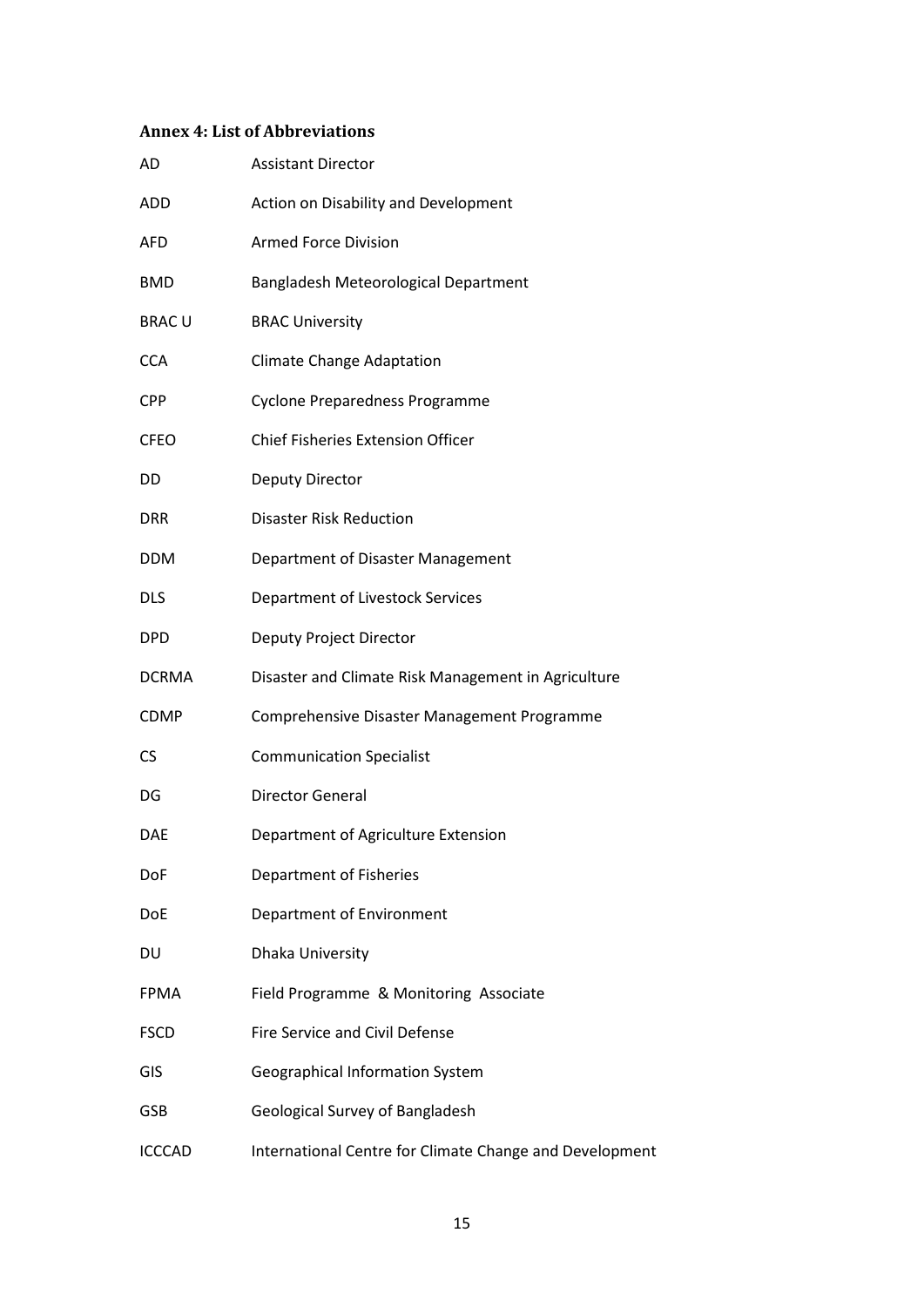| LGED         | Local Government and Engineering                             |
|--------------|--------------------------------------------------------------|
| <b>KMS</b>   | Knowledge Management Specialist                              |
| MES          | Monitoring & Evaluation Specialist                           |
| <b>MoDMR</b> | Ministry of Disaster Management and Relief                   |
| NAPA         | National Adaptation Programme for Action                     |
| <b>NARRI</b> | National Alliance for Risk Reduction Initiative              |
| <b>NPD</b>   | <b>National Project Director</b>                             |
| <b>NPDM</b>  | National Plan for Disaster Management                        |
| <b>NPDRR</b> | National Platform for Disaster Risk Reduction                |
| <b>PD</b>    | Project Director                                             |
| PM           | Project Manager                                              |
| PO           | Project Officer                                              |
| PMO          | <b>Project Monitoring Officer</b>                            |
| <b>PSO</b>   | Principle Scientific Officer                                 |
| RAMA         | <b>Response/Adaptation Management Analyst</b>                |
| SOD          | <b>Standing Orders on Disaster</b>                           |
| UNDP         | United Nations Development Programme                         |
| UNISDR       | United Nations International Strategy for Disaster Reduction |
| URRR         | <b>Urban Risk Reduction Specialist</b>                       |
| WARPO        | <b>Water Resources Planning Organization</b>                 |
| <b>XEN</b>   | <b>Executive Engineer</b>                                    |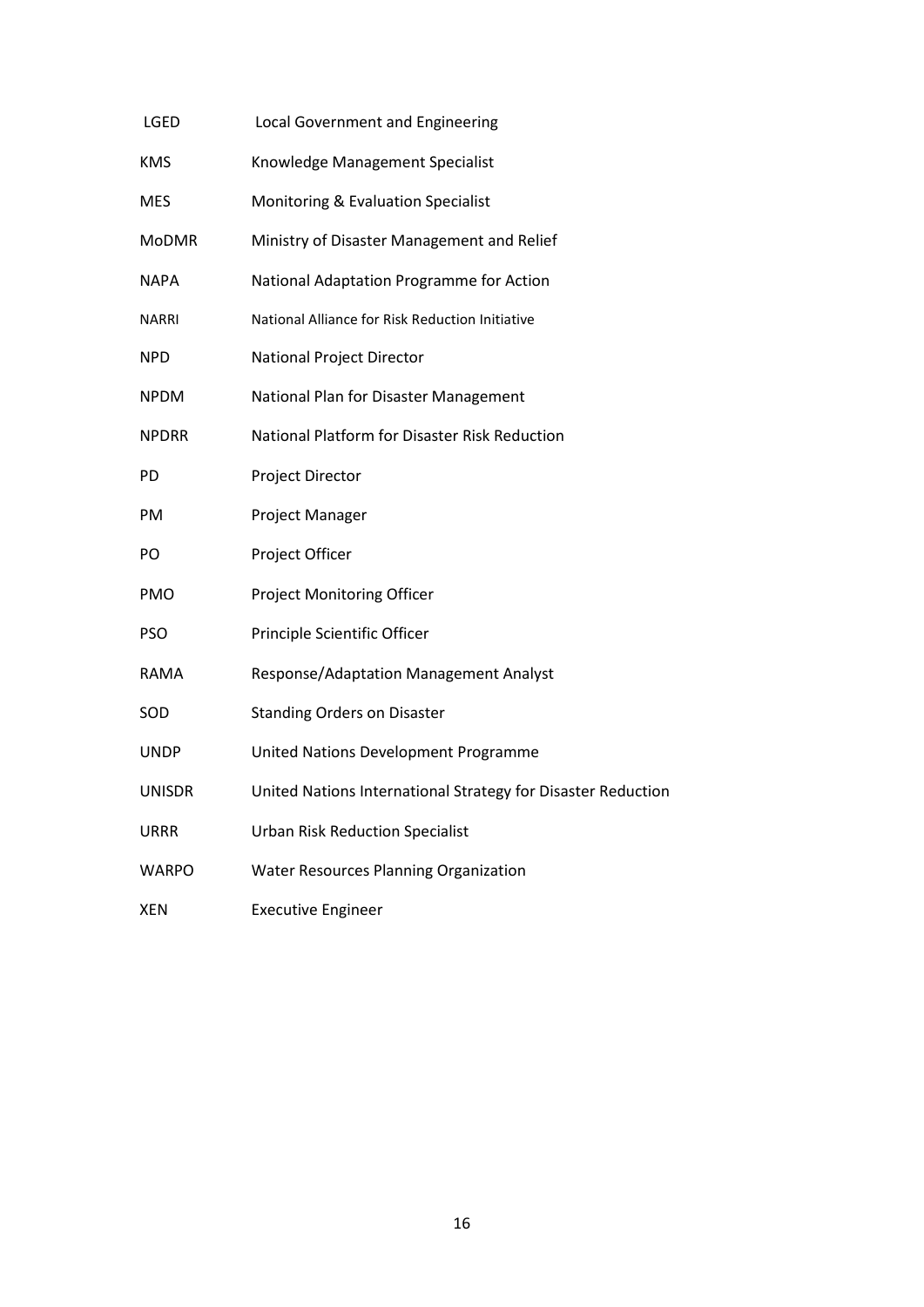| Annex 5: Findings on the Group Discussion on Each Question |  |  |
|------------------------------------------------------------|--|--|
|------------------------------------------------------------|--|--|

| <b>Success</b>                                                                                                                                                                                                                                                                                                                                                                                                                                                                                                                                                                                                                | <b>Challenges</b>                                                                                                                                                                                                                                                                                                                                                                                                                                                                                                                                                           | <b>Areas for Improvement</b>                                                                                                                                                                                                                                                                                                                                                                                                                                                                                                                                               |  |  |
|-------------------------------------------------------------------------------------------------------------------------------------------------------------------------------------------------------------------------------------------------------------------------------------------------------------------------------------------------------------------------------------------------------------------------------------------------------------------------------------------------------------------------------------------------------------------------------------------------------------------------------|-----------------------------------------------------------------------------------------------------------------------------------------------------------------------------------------------------------------------------------------------------------------------------------------------------------------------------------------------------------------------------------------------------------------------------------------------------------------------------------------------------------------------------------------------------------------------------|----------------------------------------------------------------------------------------------------------------------------------------------------------------------------------------------------------------------------------------------------------------------------------------------------------------------------------------------------------------------------------------------------------------------------------------------------------------------------------------------------------------------------------------------------------------------------|--|--|
| <b>HFA Implementation</b><br>1.<br>DRR is a national & local priority:<br>Sectoral policies are in place, e.g.,<br>$\bullet$<br>Agriculture, Health, etc.<br>Legal Framework is in place(Disaster<br>$\bullet$<br>Management Act 2012)<br>DRR platform is in place<br>$\bullet$                                                                                                                                                                                                                                                                                                                                               | DRR issues are reflected in<br>$\bullet$<br>policies and frameworks but<br>there remain questions in the<br>implementation<br>There are policy gaps in the DRR<br>$\bullet$<br>& CCA integration<br>NPDRR exists but it is yet to<br>$\bullet$<br>integrate stakeholders from local<br>level                                                                                                                                                                                                                                                                                | Need to review of DRR & CCA<br>$\bullet$<br>mainstreaming policies<br>How to betted implement the<br>$\bullet$<br>policies<br>Need to improve the<br>$\bullet$<br>modalities of NPDRR                                                                                                                                                                                                                                                                                                                                                                                      |  |  |
| <b>Risk Assessment:</b><br><b>CDMP's Community Risk Assessment</b><br>$\bullet$<br>(CRA) was a breakthrough in local level<br>methodology and implementation<br>Flood warning with 3 days lead time<br>٠<br>Cyclone Early Warning and<br>$\bullet$<br>dissemination by the Cyclone<br>Preparedness Programme(CPP) is<br>improved and effective                                                                                                                                                                                                                                                                                | Hazard & vulnerability maps are<br>$\bullet$<br>wrongly perceived as "risk maps"<br>Hazard maps are not updated<br>$\bullet$<br>and do not incorporate Climate<br>change<br>Lack integration in the local level<br>$\bullet$<br>planning horizon<br>Needs improvement in<br>$\bullet$<br>dissemination                                                                                                                                                                                                                                                                      | Multi-hazard, multi<br>$\bullet$<br>vulnerability risk mapping<br>method integrating DRR & CCA<br>Risk<br>Mainstreaming<br>$\bullet$<br>decision/findings of risk<br>assessment initiatives at<br>national level through NPDRR<br>Review and monitoring the<br>$\bullet$<br>status of progress                                                                                                                                                                                                                                                                             |  |  |
| Use knowledge and innovation:<br>Huge awareness has been created by<br>$\bullet$<br>CDMP & others<br>DRR is included in school curricula<br>$\bullet$<br>Advances in research on DRR & CCA<br>$\bullet$                                                                                                                                                                                                                                                                                                                                                                                                                       | Knowledge gap on DRR & CCA<br>$\bullet$<br>interface<br>Need to integrate scientific<br>$\bullet$<br>information and local knowledge<br>Disproportionate focus to<br>$\bullet$<br>vulnerability                                                                                                                                                                                                                                                                                                                                                                             | DRR & CCA research<br>$\bullet$<br>mainstreaming<br>Blend of climate change<br>$\bullet$<br>information with local<br>knowledge<br>Equity in risk reduction<br>$\bullet$<br>approach<br>More media involvement<br>$\bullet$                                                                                                                                                                                                                                                                                                                                                |  |  |
| Reduce the underlying risk factor:<br>Social safety net i.e. food security<br>$\bullet$<br>DRR in the health sector, some extent<br>٠<br>DRR related to building code, land use<br>٠<br>Coastal zone plan and over all land use<br>$\bullet$<br>plan                                                                                                                                                                                                                                                                                                                                                                          | Gaps in management of<br>$\bullet$<br>ecosystem and environment<br>Need DDR & CCA integration<br>$\bullet$<br>Room for private public<br>$\bullet$<br>partnership in DRR & CCA<br>Need implementation of land use<br>$\bullet$<br>zoning & building codes                                                                                                                                                                                                                                                                                                                   | Sustainable development plan<br>$\bullet$<br>DRR & CCA pilot<br>$\bullet$<br>implementation<br>Strengthening PPP with<br>$\bullet$<br>regulatory body for effective<br>land zoning & building code                                                                                                                                                                                                                                                                                                                                                                         |  |  |
| Strengthening preparedness and response:<br>Emergency fund for DRR & CCA<br>$\bullet$<br>Strengthened volunteerism both for<br>$\bullet$<br>urban and CPP<br>Contingency plan (SOD, ECP)                                                                                                                                                                                                                                                                                                                                                                                                                                      | Inadequate finance, absence of<br>$\bullet$<br>local level fund and its effective<br>management & proper utilization<br>Problem with coordination and<br>response                                                                                                                                                                                                                                                                                                                                                                                                           | Mobilise more external<br>$\bullet$<br>support & adequate finance<br>Enhance coordination between<br>$\bullet$<br>GoB and NGOs                                                                                                                                                                                                                                                                                                                                                                                                                                             |  |  |
| 2. Regulatory Framework                                                                                                                                                                                                                                                                                                                                                                                                                                                                                                                                                                                                       |                                                                                                                                                                                                                                                                                                                                                                                                                                                                                                                                                                             |                                                                                                                                                                                                                                                                                                                                                                                                                                                                                                                                                                            |  |  |
| Existence: SOD, NPDM, DM Act, DM<br>$\bullet$<br>Policy (Draft), SAARC, NAPA & BCCAAP<br>Special emphasizes of DRR & CCA issue<br>$\bullet$<br>in SFYP and Vision 20-20<br>Paradigm shift from response to culture<br>$\bullet$<br>of disaster risk reduction & safety<br>Passed and activism of DM Act<br>$\bullet$<br>Risk reduction culture that reduce<br>٠<br>losses of life and assets from disasters<br>Bangladesh's regional and global<br>$\bullet$<br>leadership in the arena of DRR<br>Increased awareness & sensitivity on<br>$\bullet$<br>Disaster Management among different<br>stakeholders for risk reduction | Resource allocation/mobilization<br>$\bullet$<br>Lack of effective implementation<br>$\bullet$<br>of DRR & CCA to the national to<br>local level<br>$\bullet$<br>Lack of coherence on planning<br>and implementation at local to<br>national level<br>Lack standard of DRR & CCA plan<br>$\bullet$<br>& implementation modalities<br>Confusion on Climate change<br>$\bullet$<br>adaptation versus mitigation<br>Information dissemination at<br>$\bullet$<br>local-national-global level<br>Changing the nature of disaster<br>$\bullet$<br>both human induced and natural | More resource allocation to<br>$\bullet$<br>implement at local level<br>Adjust / update risk financing<br>$\bullet$<br>considering the changing<br>scenario and popularization<br>risk financing<br>Professional and institutional<br>$\bullet$<br>capacity building<br>risk integrated infrastructure<br>$\bullet$<br>development<br>Increase local to national<br>$\bullet$<br>inter/intra coordination<br>Include climate change<br>$\bullet$<br>mitigation measure in risk<br>financing<br>Political will and consensus<br>$\bullet$<br>Fine tune the National Plan to |  |  |